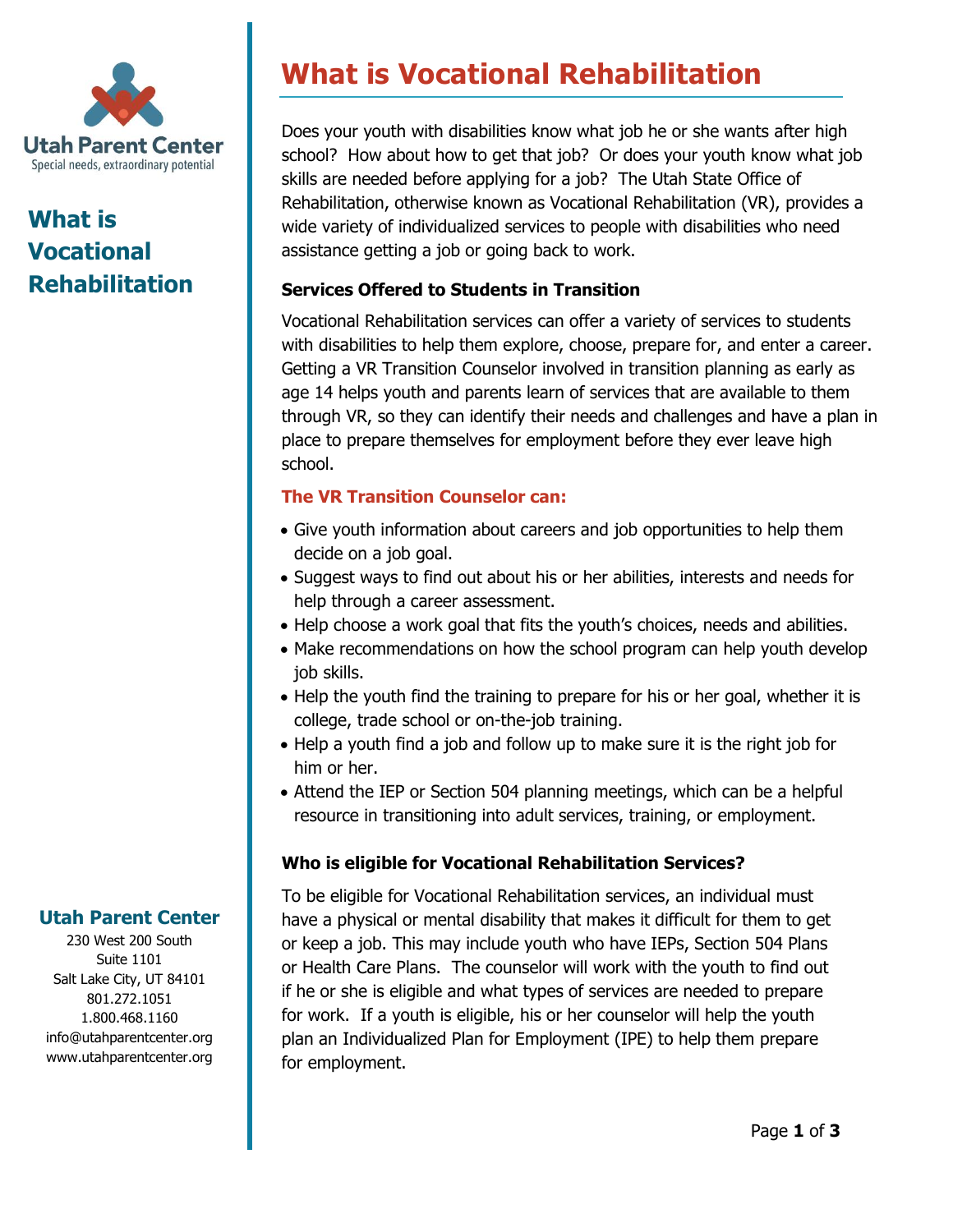### **Order of Selection Waiting List**

VR has recently instituted an order of selection waiting list for individuals who are not already receiving VR services. At this time it is unknown how long the wait will be; however, all individuals who believe they will benefit from VR services are highly encouraged to apply! After application, they will be placed in one of three categories: 1. Most Significantly Disabled (MSD), 2. Significantly Disabled (SD), or 3. Disabled (D). Individuals in the MSD category will be taken off of the waiting list first, followed by SD and D when funds become available, and by date of application. Since they will be taken off of the list in order of when they applied, it is important to start the application process at age 14 or as soon as it is identified that they may benefit from VR services. Although it is unknown how long the wait for services will be, it is not anticipated that it will be a very long wait.

# **If a Youth Is Eligible For Services, What Happens Next?**

VR does not have one program that fits everyone. Instead, services are individualized according to personal need. The youth (and parents, if the youth is under age 18) will meet with their VR counselor and together write an Individualized Plan for Employment (IPE). It will show the youth each step to take to get the job he or she wants. In order for a youth to develop an IPE, he or she will use "informed choice." Informed choice is the process of making a decision after considering relevant facts and weighing the pros and cons of the decision.

# **How Does a Youth Apply for VR Services?**

- Inform the IEP team that you would like a VR counselor to attend the IEP meeting. Parents need to sign a school form giving their school permission to contact VR. Make sure the request is given three to four weeks before the meeting to give the counselor time to plan to attend.
- Watch the Student Orientation Video online: [www.youtube.com/user/USORVideos](http://www.youtube.com/user/USORVideos)
- Make an appointment to see a VR counselor at your local VR office. To find the counselor who is assigned to your school, please go to the following link: www.usor.utah.gov/transition. If your youth is still in middle school, their counselor will be the one who is at the high school they will attend. You can also find the location of your local office by calling 801-538-7530 or toll free at 1- 800-473-7530.
- Bring in any records or information about the youth's disability to his or her appointment. Records can include information from their doctor, psychologist or the school. If you do not have information, the counselor will arrange for an evaluation.
- Know that youth can bring someone with them to appointments.

### **What Types of Services Does VR offer?**

A youth may receive a variety of through VR. The services are based on the youth's individual job goals and personal needs. All services provided must be included in the IPE and approved in advance in partnership with his or her VR counselor.

Some examples of possible services are:

### **Counseling and Guidance**

 The VR counselor will meet with the youth one on one to set a career goal and help him or her reach the goal they have set. The counselor is a specialist who is trained to understand the challenges and opportunities surrounding disability and employment.